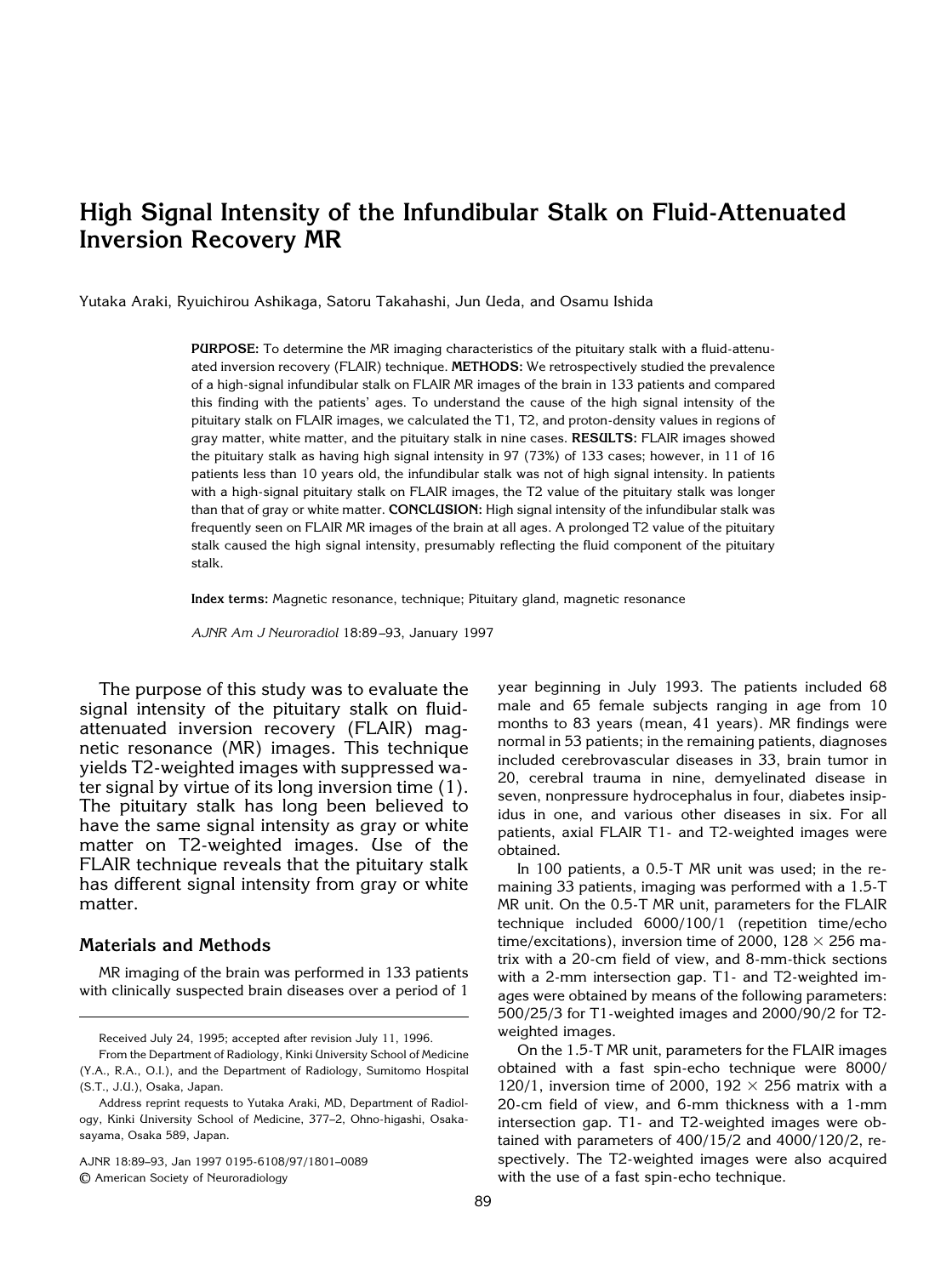| No. of patients imaged at intermediate field strength (no. of patients imaged at high field strength) |          |           |           |           |           |           |       |           |
|-------------------------------------------------------------------------------------------------------|----------|-----------|-----------|-----------|-----------|-----------|-------|-----------|
| Age, y                                                                                                | $0 - 10$ | $11 - 20$ | $21 - 30$ | $31 - 40$ | $41 - 50$ | $51 - 60$ | $60+$ | Total     |
| Male                                                                                                  |          |           |           |           |           |           |       |           |
| High signal                                                                                           | 1(2)     | 5(2)      | 0(1)      | 5(4)      | 3(3)      | 5(2)      | 11(3) | 30(17)    |
| Isointense signal                                                                                     | 4(1)     | 1(0)      | 3(1)      | 3(0)      | 3(1)      | 0(0)      | 4(0)  | 18<br>(3) |
| Female                                                                                                |          |           |           |           |           |           |       |           |
| High signal                                                                                           | 1(1)     | 8(3)      | 1(1)      | 1(1)      | 5(1)      | 16(2)     | 8(1)  | 40 (10)   |
| Isointense signal                                                                                     | 5(1)     | 0(1)      | (0)       | 0(0)      | 0(0)      | 2(0)      | 4(1)  | 12<br>(3) |

**TABLE 1: Signal intensity of the pituitary stalk on FLAIR MR images**

Note.—FLAIR indicates fluid-attenuated inversion recovery.

Fig 1. A 47-year-old woman.

*A*, Axial FLAIR MR image of the brain (obtained on a 0.5-T unit) at the level of the suprasellar cistern shows the infundibular stalk as having high signal intensity (*arrow*) relative to white matter.

*B*, T1-weighted image at the same level as *A* shows the stalk (*arrow*) has an isointense signal with temporal lobe white matter.



To determine the cause of the high signal intensity of the pituitary stalk, we calculated the proton-density, T1, and T2 values in the pituitary stalk and in the gray and white matter of the temporal lobe in nine cases. These calculations were all made on studies obtained on the 0.5-T MR unit. In seven of these nine cases, the pituitary stalk was of high signal intensity on FLAIR images; it was isointense with gray and white matter in the other two cases. The signal intensity on MR images is expressed by the following equation:

#### Signal intensity

$$
= K \cdot f(v) \cdot D\{1-exp(-TR/T1)\} \cdot exp(-TE/T2)\},
$$

where K is the nondimensional coefficient of the equation,  $f(v)$  is the function by flow component, and  $D$  is the proton density. To solve this problem and derive T1, T2, and proton-density values, the three imaging sequences (T1-, T2-, and proton density–weighted) were obtained. The T1 and proton density–weighted sequences had the same echo time (600/30 and 2500/30, respectively). The T2 and proton density–weighted sequences had the same repetition time (2500/120 and 2500/30, respectively). The three equations allowed us to obtain T1, T2, and proton-density values. These calculations were all done interactively by the scanner software, producing three maps whose signal intensities in regions of interest directly indicated T1, T2, and proton-density values. These re-

gions of interest were 3 mm in diameter (about 15 pixels) in the pituitary stalk and gray matter, and 10 mm in diameter (about 100 pixels) in the white matter at the level of the suprasellar cistern in the temporal lobe.

#### **Results**

FLAIR images revealed the infundibular stalk as being of high signal intensity in 97 (73%) of 133 cases (Table 1 and Figs 1A, 2A, 3A, and 4), whereas spin-echo T2-weighted images did not show the pituitary stalk as having high signal intensity in any case (Fig 2B). On the 0.5-T system, FLAIR images showed the pituitary stalk as having high signal intensity in 70 (70%) of 100 cases (Figs 1A and 4). On the 1.5-T system, FLAIR images showed it as having high signal intensity in 27 (82%) of 33 cases (Figs 2A and 3A).

On FLAIR images obtained by the fast spinecho technique on a 1.5-T unit, regions of high signal intensity were frequently seen in the prepontine cistern (Fig 2A). Conversely, the signal from cerebrospinal fluid (CSF) in a large part of the suprasellar cistern was completely attenuated.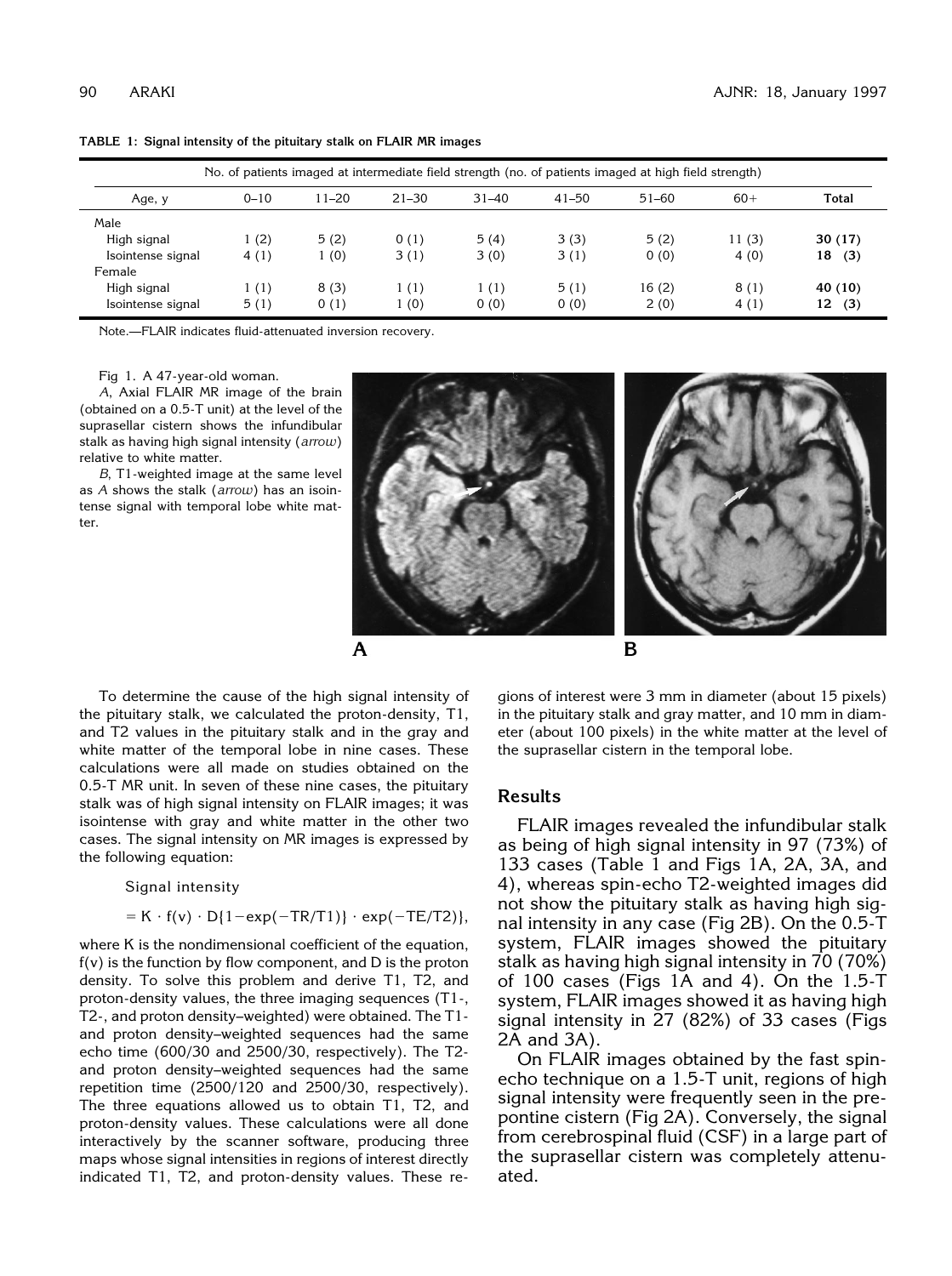



B

Fig 2. A 40 year-old man.

*A*, Axial FLAIR fast spin-echo MR image of the brain (obtained on a 1.5-T unit) at the level of the suprasellar cistern shows the infundibular stalk as being of high signal intensity (*single arrow*) relative to white matter. The signal intensity of CSF in the prepontine cistern and the fourth ventricle (*double arrows*) is thought to be artificially high because of this fast spin-echo technique.

*B*, A 1.5-T MR spin-echo T2-weighted image at the same level as *A* shows the infundibular stalk (*arrow*) as having a signal that is isointense with white matter.



Fig 3. A 25-year-old woman with diabetes insipidus.

*A*, Axial FLAIR MR image of the brain (obtained on a 1.5-T unit) shows the infundibular stalk as having high signal intensity (*arrow*) relative to white matter. The horizontal line through the middle of the stalk may be an artifact.

*B*, Sagittal T1-weighted MR image shows the absence of bright signal of the posterior pituitary (*arrow*), which is the result of diabetes insipidus.



5

Fig 4. A 10-month-old infant. FLAIR MR image (obtained on a 0.5-T unit) shows the pituitary stalk as having high signal intensity relative to white matter.

Fig 5. A 5-year-old girl. Axial MR image of the brain (obtained on a 0.5-T unit) at the level of the suprasellar cistern does not show the infundibular stalk as being of high signal intensity (*arrow*), presumably because of the volume-averaging artifacts caused by the relatively large pixel sizes at 0.5 T MR.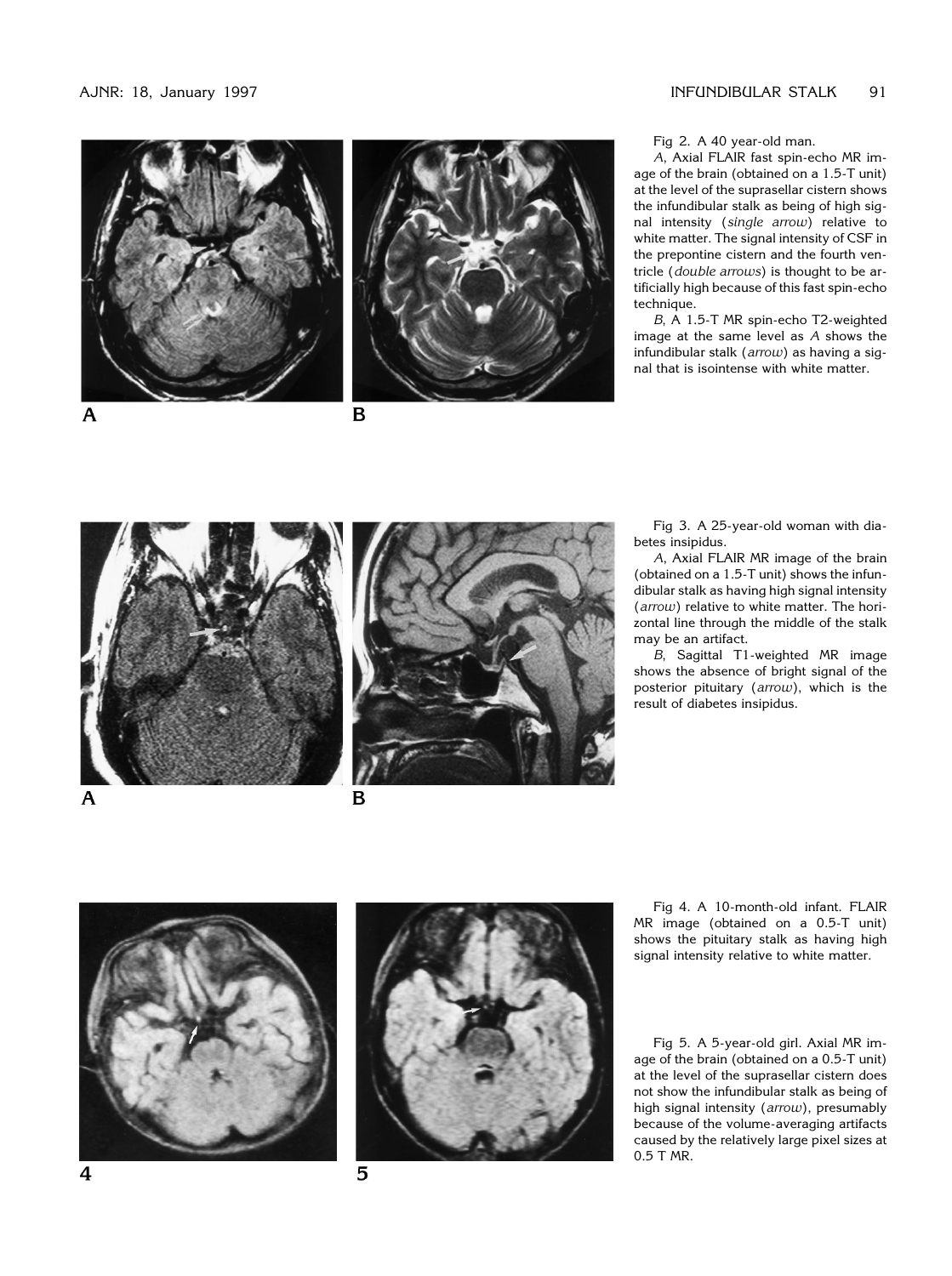| Age, y/Sex                          | T1 Values, ms*  | T2 Values, ms* | Proton-Density<br>Values, ms* |  |
|-------------------------------------|-----------------|----------------|-------------------------------|--|
| Patients with High-Signal Pituitary |                 |                |                               |  |
| Stalk on FLAIR Images               |                 |                |                               |  |
| 39/M                                | 1586, 1047, 487 | 87, 77, 59     | 1842, 2022, 1570              |  |
| 67/M                                | 1957, 1389, 583 | 113, 66, 51    | 2454, 2469, 1890              |  |
| 40/M                                | 2259, 1098, 428 | 73, 65, 54     | 2421, 2064, 1337              |  |
| 49/M                                | 1477, 1051, 623 | 82, 73, 57     | 2161, 2060, 1814              |  |
| 30/M                                | 2064, 954, 430  | 105, 81, 52    | 1693, 1963, 1353              |  |
| 80/F                                | 1246, 1306, 571 | 91, 76, 50     | 1735, 1762, 1462              |  |
| 8/M                                 | 2608.1090.507   | 112, 90, 58    | 2387, 1992, 1636              |  |
| Patients with Isointense Signal of  |                 |                |                               |  |
| Pituitary Stalk on FLAIR Images     |                 |                |                               |  |
| 68/M                                | 1651, 1282, 506 | 75, 89, 53     | 2110, 1710, 1628              |  |
| 4/M                                 | 1432, 2036, 567 | 129, 101, 61   | 1791, 2472, 1867              |  |

**TABLE 2: T1, T2, and proton-density values of the pituitary stalk, gray matter, and white matters on 0.5-T MR images**

Note.—FLAIR indicates fluid-attenuated inversion recovery.

\*Values are of stalk, gray matter, white matter.

In terms of age distribution, the pituitary stalk did not display high signal intensity in 11 (69%) of 16 patients under 10 years of age (Fig 5). On the other hand, the stalk showed high signal intensity in 86 (73.5%) of 117 patients over 10 years of age; however, even in a 10-month-old, FLAIR images showed the stalk as having high signal intensity (Fig 4).

In one patient with diabetes insipidus, the pituitary stalk was of high signal intensity on FLAIR images (Fig 3A and B). In patients without diabetes insipidus, the pituitary stalk was of intermediate signal intensity on T1-weighted images (Fig 1B).

The calculated values of T1, T2, and proton density are listed in Table 2. In all seven patients in whom the pituitary stalk had high signal intensity on FLAIR images, the stalk had longer T2 values than those of gray and white matter, although the proton-density values of the pituitary stalk, white matter, and gray matter were approximately equal. In six of these seven patients, the pituitary stalk had longer T1 values than those of gray and white matter.

In one of the two patients in whom the pituitary stalk had an isointense signal on FLAIR images, the stalk had a longer T2 value and a much lower proton-density value than those of gray and white matter (Fig 5). In the one remaining patient, the pituitary stalk had a shorter T2 value.

# **Discussion**

We have noted the pituitary stalk to be of high signal intensity on axial FLAIR MR images of the

brain (Figs 1A, 2A, 3A, and 4; and Table 1). This finding was unexpected, because we assumed that the pituitary stalk would have the same signal intensity as gray or white matter on T2-weighted images.

FLAIR sequences performed with an inversion recovery technique can produce T2 weighted images in which signal from CSF is suppressed through the use of a longer inversion time (1). Brain tissue with long T2 values is seen as high signal on FLAIR images, and the signal intensity on FLAIR images is directly proportional to proton-density values.

Although there have been many publications describing the signal intensity of the pituitary gland (2–11), we know of only three studies that have dealt with the signal intensity of the infundibular stalk (2– 4). Fujisawa et al (5) reported that both the pituitary stalk and the posterior pituitary had similar high signal intensity on T1 weighted images. On the other hand, Simmons et al (2) concluded that the stalk is typically hypointense relative to the neurohypophysis on T1-weighted images; our findings support this observation (Fig 1B).

It has been difficult to evaluate the stalk accurately on T2-weighted images because it is masked by bright signal from CSF in the suprasellar cistern (Fig 2B). FLAIR images can overcome this problem by attenuating the water signal. Although the reason is still unknown, the pituitary stalk often had a high signal intensity on FLAIR images (Figs 1A, 2A, 3A, and 4; and Table 1). This observation pertained to images obtained on both the 0.5-T and 1.5-T MR units; however, on the 1.5-T images, high signal in